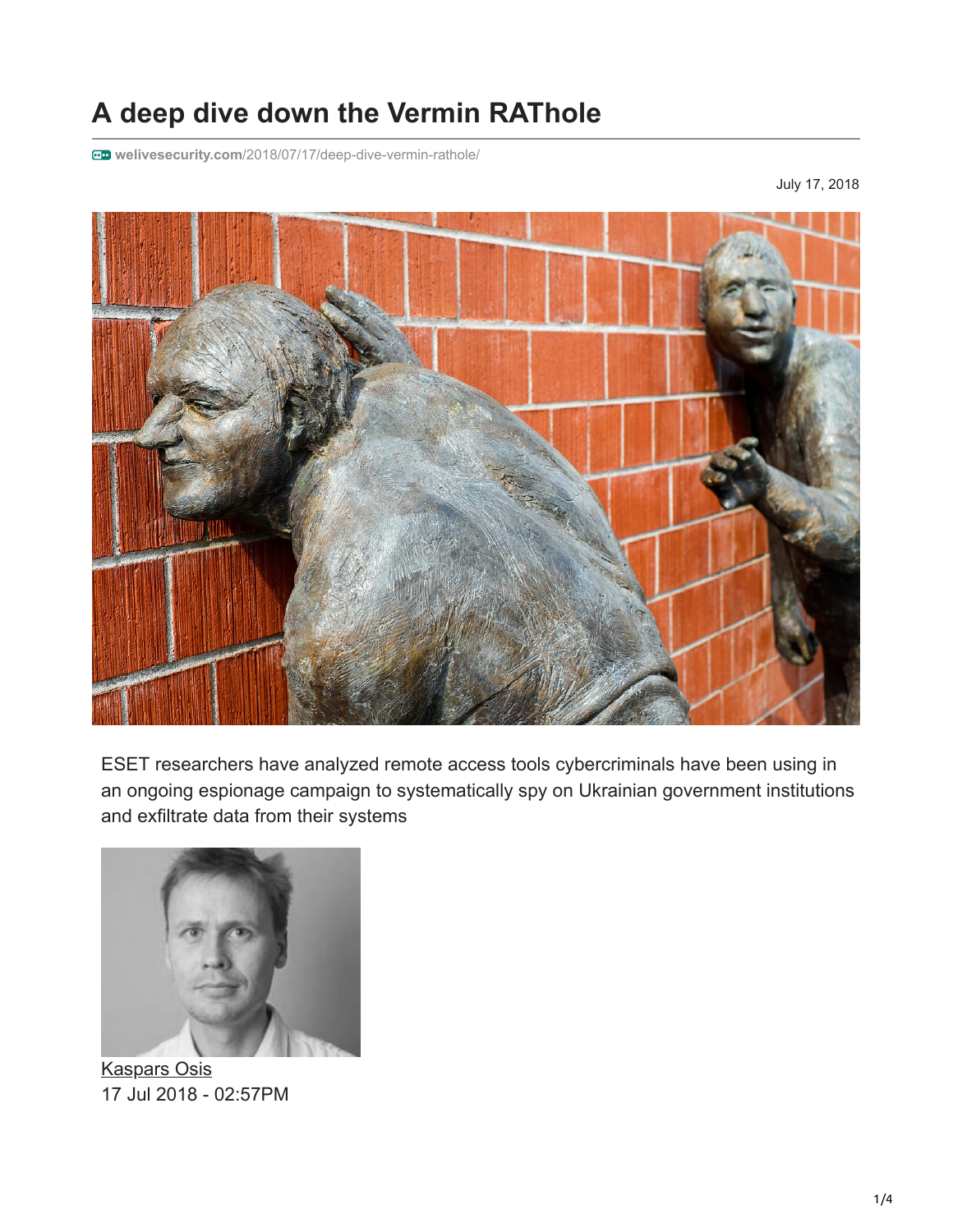ESET researchers have analyzed remote access tools cybercriminals have been using in an ongoing espionage campaign to systematically spy on Ukrainian government institutions and exfiltrate data from their systems

[In this blogpost, we will sum up the findings published in full in our white paper "Quasar,](https://www.welivesecurity.com/wp-content/uploads/2018/07/ESET_Quasar_Sobaken_Vermin.pdf) Sobaken and Vermin: A deeper look into an ongoing espionage campaign".

The attackers behind the campaign have been tracked by ESET since mid-2017; their activities were [first publicly reported](https://researchcenter.paloaltonetworks.com/2018/01/unit42-vermin-quasar-rat-custom-malware-used-ukraine/) in January 2018. Our analysis shows that these cybercriminals continue to improve their campaigns by developing new versions of their espionage tools.

According to ESET's telemetry, the attacks have been targeted at Ukrainian government institutions, with a few hundred victims in different organizations. Attackers have been using stealthy remote access tools (RATs) to exfiltrate sensitive documents from the victims' computers.



We have detected three different strains of .NET malware in these campaigns*:* Quasar RAT, Sobaken RAT, and a custom-made RAT called Vermin. All three malware strains have been in active use against different targets at the same time, they share parts of their infrastructure and connect to the same C&C servers.

Quasar is an open-source RAT, which is freely available on GitHub. We were able to trace campaigns by these threat actors using Quasar RAT binaries back to October 2015.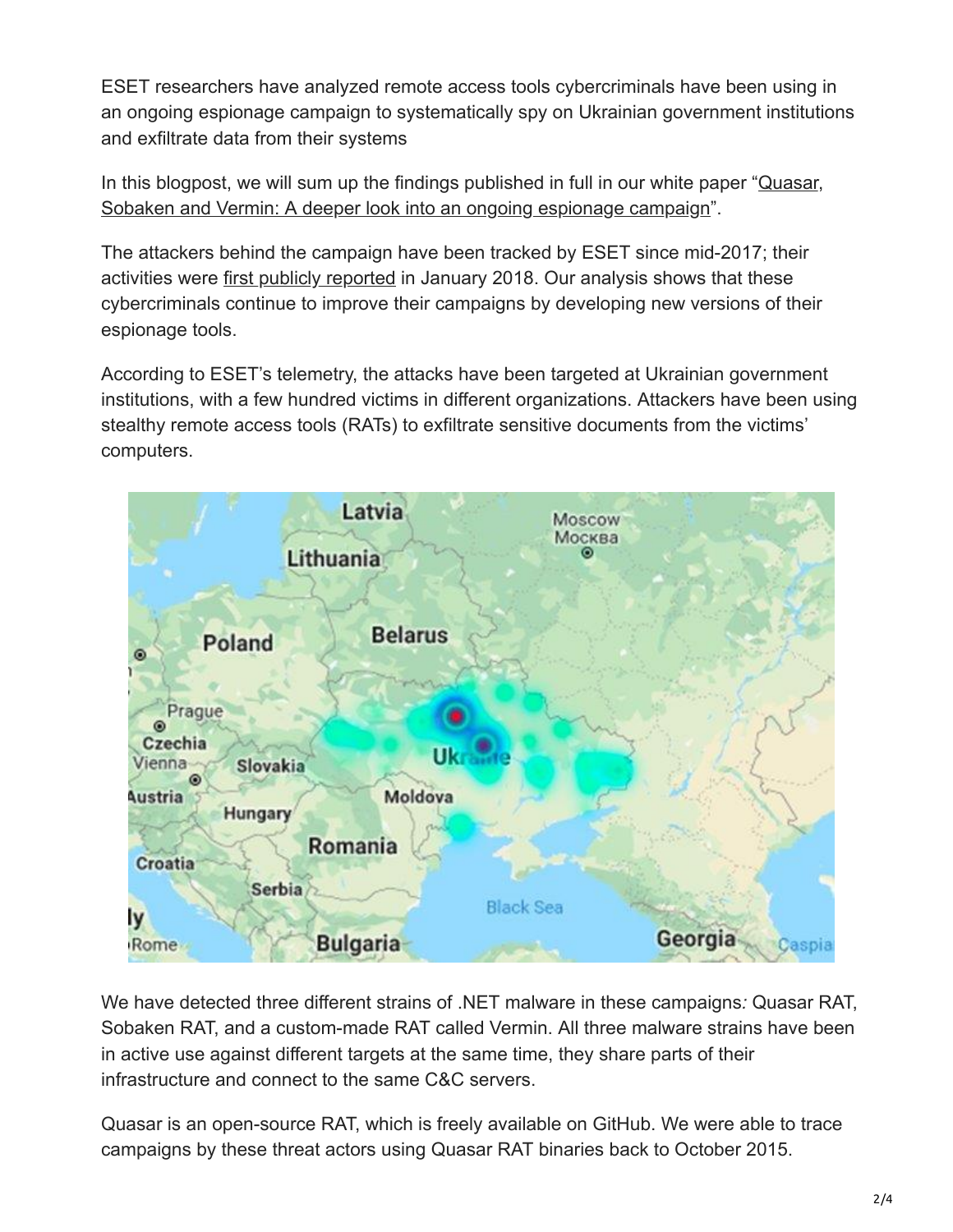Sobaken is a heavily modified version of the Quasar RAT. Some functionality was removed to make the executable smaller, and several anti-sandbox, and other evasion, tricks were added.

Vermin is a custom-made backdoor. It first appeared in mid-2016 and is still in use at the time of writing. Just like Quasar and Sobaken, it is written in .NET. To slow down analysis, the program code is protected using commercial .NET code protection system, .NET Reactor, or open-source protector ConfuserEx.

Vermin is a full-featured backdoor with several optional components. Its latest known version supports 24 commands, implemented in the main payload, and several additional commands implemented via optional components, including audio recording, keylogging and password stealing.

The analyzed campaigns have been based on basic social engineering, but also using several tricks to better lure the victims into downloading and executing the malware, served as email attachments. Among these tricks are using [right-to-left override](https://redcanary.com/blog/right-to-left-override/) to obscure the attachments' real extension, email attachments disguised as RAR self-extracting archives, and a combination of a specially crafted Word document carrying a CVE-2017-0199 exploit.

All three malware strains are installed in the same way: a dropper drops a malicious payload file (Vermin, Quasar or Sobaken malware) into the %APPDATA% folder, into a subfolder named after a legitimate company (usually Adobe, Intel or Microsoft). Then, it creates a scheduled task that runs the payload every 10 minutes to ensure its persistence.

To make sure that the malware runs on targeted machines only and avoids automated analysis systems and sandboxes, the attackers have deployed several measures. The malware terminates if neither Russian or Ukrainian keyboard layouts are installed, and also if the target system's IP address is located outside these two countries, or is registered to one of several selected antimalware vendors or cloud providers. The malware also refuses to run on computers with usernames typical of automated malware analysis systems. To determine whether it is run in an automated analysis system, it tries to reach a randomly generated website name/URL and checks if the connection to the URL fails, as would be expected on a real system.

These attackers haven't received much public attention compared to others who target high-profile organizations in Ukraine. However, they have proved that with clever social engineering tricks, cyber-espionage attacks can succeed even without using sophisticated malware. This underscores the need for training staff in cybersecurity awareness, on top of having a quality security solution in place.

ESET detection names and other Indicators of Compromise for the mentioned campaigns [can be found in the full white paper: Quasar, Sobaken and Vermin: A deeper look into an](https://www.welivesecurity.com/wp-content/uploads/2018/07/ESET_Quasar_Sobaken_Vermin.pdf) ongoing espionage campaign.